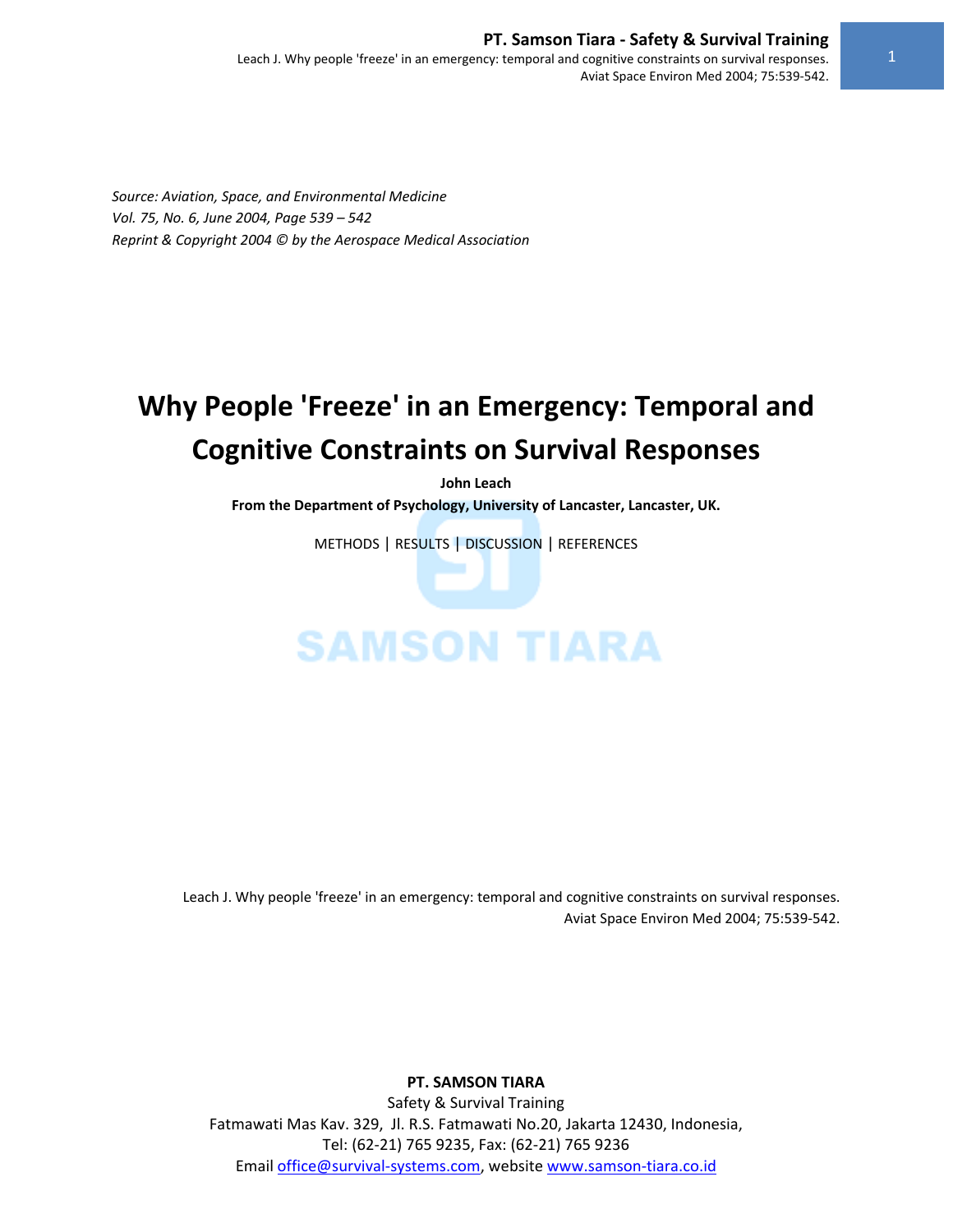Leach J. Why people 'freeze' in an emergency: temporal and cognitive constraints on survival responses. Aviat Space Environ Med 2004; 75:539‐542.

#### *Background:*

Many witnesses attest that victims of a disaster often perish despite reasonable possibilities for escaping because their behavior during the initial moments of the accident was inappropriate to the situation. Frequently witnesses report victims 'freezing' in the face of danger. Objective: The aim of this paper was to identify the possible factors *underpinning 'freezing' behavior in disaster victims.* 

#### *Methods:*

*Witness testimonies, survivor debriefings, and official inquiry reports from shipwreck and aircraft emergencies were analyzed for their behavioral content.* 

#### *Results:*

It was found that 'freezing' behavior was a frequently cited response by witnesses to a disaster. 'Freezing' causes *evacuation delays which increase the danger, establishing a closed loop process and further extending evacuation delays. This behavior can be accounted for by considering the temporal constraints on cognitive information processing in a rapidly unfolding, real‐time environment.* 

#### *Conclusion:*

Cognitive limitations help to explain why survival training works and why there is a need for a survival culture to be developed. They also highlight the need to understand the behavior of children under threat as being different from that of adults due to the different stages of their neurological and cognitive development. There are implications *for the development of proactive, rather than passive, life support equipment.* 

#### *Keywords:*

*survival psychology, cognitive paralysis, working memory*

#### **PT. SAMSON TIARA**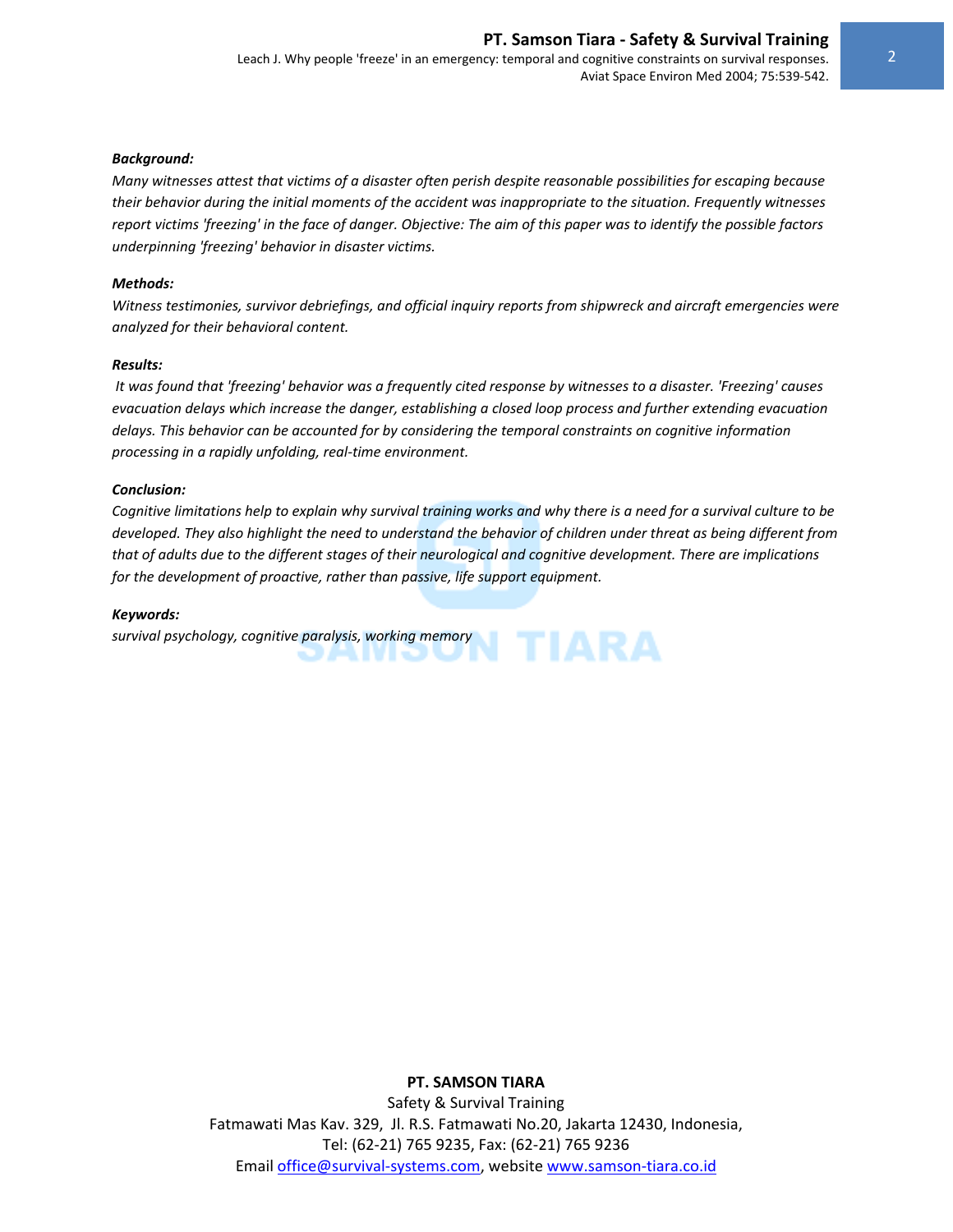Leach J. Why people 'freeze' in an emergency: temporal and cognitive constraints on survival responses. Aviat Space Environ Med 2004; 75:539‐542.

WE OFTEN HEAR ABOUT life-threatening or fatal disasters involving aircraft, ships, oil platforms, and other large, engineered structures. Although many crashes or other disasters offer no chance of escape, others allow for at least some survivors. Over the years, witnesses to a variety of disasters have testified to seeing victims die who could have escaped had they responded appropriately to the emergency.

It is commonly held that, faced with a threat to life, an individual will tackle the situation either directly or by taking evasive action: the classic 'fight or flight' response. Systems for escape, evacuation, and rescue are designed on the assumption that people will be proactive in the face of danger. Failure to act (immobility or "freezing") is an impaired response that delays evacuation, establishing a closed‐loop process that leads to fatalities in otherwise survivable situations.

This paper presents evidence that freezing is a common response to unfolding emergencies, and examines the implications of this phenomenon for training and the design of equipment to save lives.

#### **METHODS**

The author analyzed official inquiry reports and written witness testimonies from five maritime and six aircraft disasters to determine whether victims appeared to freeze.

The following incidents were included in the review: emergency evacuations from three offshore platforms including Alexander Kielland (capsized in 1980 with 123 dead, 85 survived), Ocean Ranger (sank in a storm in 1980 with 84 dead)\*, and Piper Alpha (explosion and fire in 1988 with 167 dead, 69 survived); the sinking of the ferry, MV Estonia (sank off Finland during a storm in 1994 in which 852 died and 137 survived) (6); and a fire on a Boeing‐ 737 (runway engine fire at Manchester Airport, UK, in 1995 in which 55 people died and 82 survived) (1).

In addition, the author interviewed 19 survivors (17 male, 2 female) of 3 shipwrecks and 4 different aircraft emergencies concerning their own responses and those of others around them. The initial interview was open followed by structured questions. At no time were the survivors asked specifically about 'freezing' behavior.

#### **RESULTS**

The official report of the circumstances surrounding the aircraft fire at Manchester Airport (UK) in 1995 in which 55 people died (1) stated that the danger of death was '…made more critical by evacuation delays.' The report continues, 'The major question is why the passengers did not get off the aircraft sufficiently quickly.' Interestingly, an empirical study into passenger evacuation from an airliner reported seeing volunteers who were 'behaviorally inactive' (8).

Similarly, the official report of the Estonia sinking reported that many people were '… passive and stiff, despite reasonable possibilities for escaping' (6). It is clear from an analysis of the victims' behavior in the Manchester crash that many delays were because of freezing. Indeed, several people were seen to remain in their seats until they became engulfed in flames.

#### **PT. SAMSON TIARA**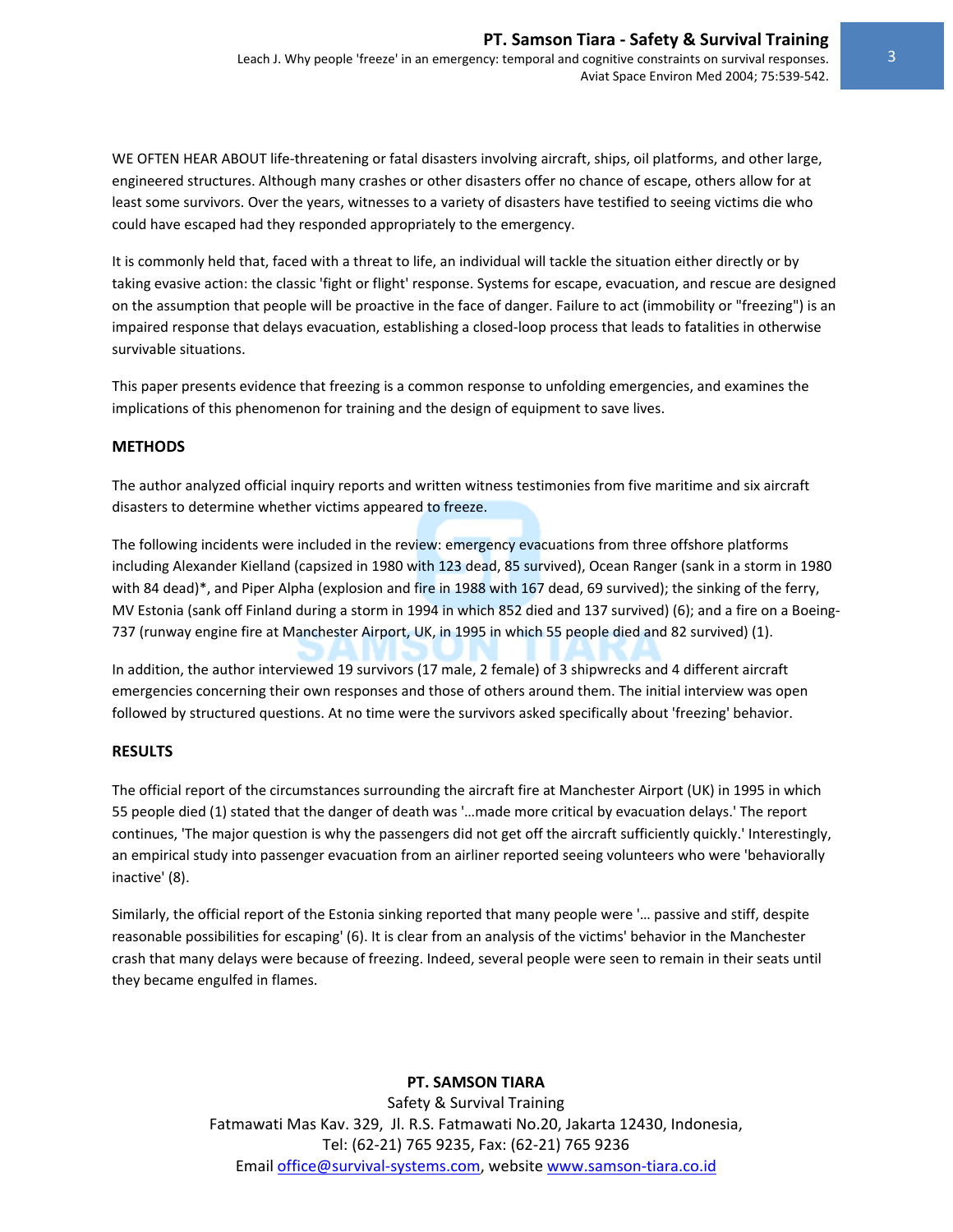Similar behavior was witnessed on oil platforms. The report of the official inquiry into the Piper Alpha disaster states, 'A large number of people apparently made no attempt to leave the accommodation' (3). In a specific instance, one survivor who managed his own escape described how his friend would not move '…he just slumped down. Anybody that knows the rig and the reception next to the bond, he slumped down there.

That was as far as I could get him'. The report found that the death toll was considerably greater than it would have been if initiative had been taken with respect to escaping.

To appreciate better the scale and impact of this type of impaired response, consider the roll‐on roll‐off passenger ferry MV Estonia which sailed from Tallinn, Estonia, at 19:15 on 28th September 1994 on a scheduled voyage to Stockholm. Sea conditions at the start were moderate to slightly rough with wind speeds of 8‐10 m

- s‐1, increasing to 15‐20 m
- s‐1 with wave heights of 3‐4 m.

At 01:15, after reports of metallic bangs from the bow area, the bow visor separated, causing her to ship large amounts of water onto her car decks and to list to starboard. She sank stern first, disappearing from radar screens at 01:50. The first rescue helicopter arrived at 03:05.

The official report gives 989 people on board, 852 of whom perished. Some people could not have escaped in time, e.g., those trapped in narrow corridors blocked with debris. But there are others who apparently perished because they simply did nothing to save themselves.

Consider also the following testimonies from the Estonia: one witness saw people who, '…were standing still apparently in shock.' Another reported, 'some paralyzed and exhausted passengers were standing on the staircase.' A crewmember was seen by one witness '…trying to help passengers many of whom were just standing still,' while, 'Some seemed to be apathetic and bewildered.'

Other survivors reported, 'Some passengers were sitting perfectly still…,' 'Some were [just] sitting in corners, incapable of doing anything,' '…while others seemed to be paralyzed, staring and horrified.' 'Many were seen just holding on without moving; yet others appeared paralyzed.' A number appeared petrified and could not be forced to move. 'Some […] people were beyond reach and did not react when other passengers tried to guide them, not even when they used force or shouted at them.'

It is reported that this passivity also extended to some crewmembers; also, one witness reported that some crew appeared bewildered and did not know what to do.

Most victims on the Estonia showed varying degrees of bewilderment and confusion. At one extreme a few people were seen to be calm, rational, and showed spontaneous leadership; one witness reported seeing a man standing, composed and assured, trying to calm those who were frightened. He arranged a human chain to distribute lifejackets from an open container.

# **PT. SAMSON TIARA**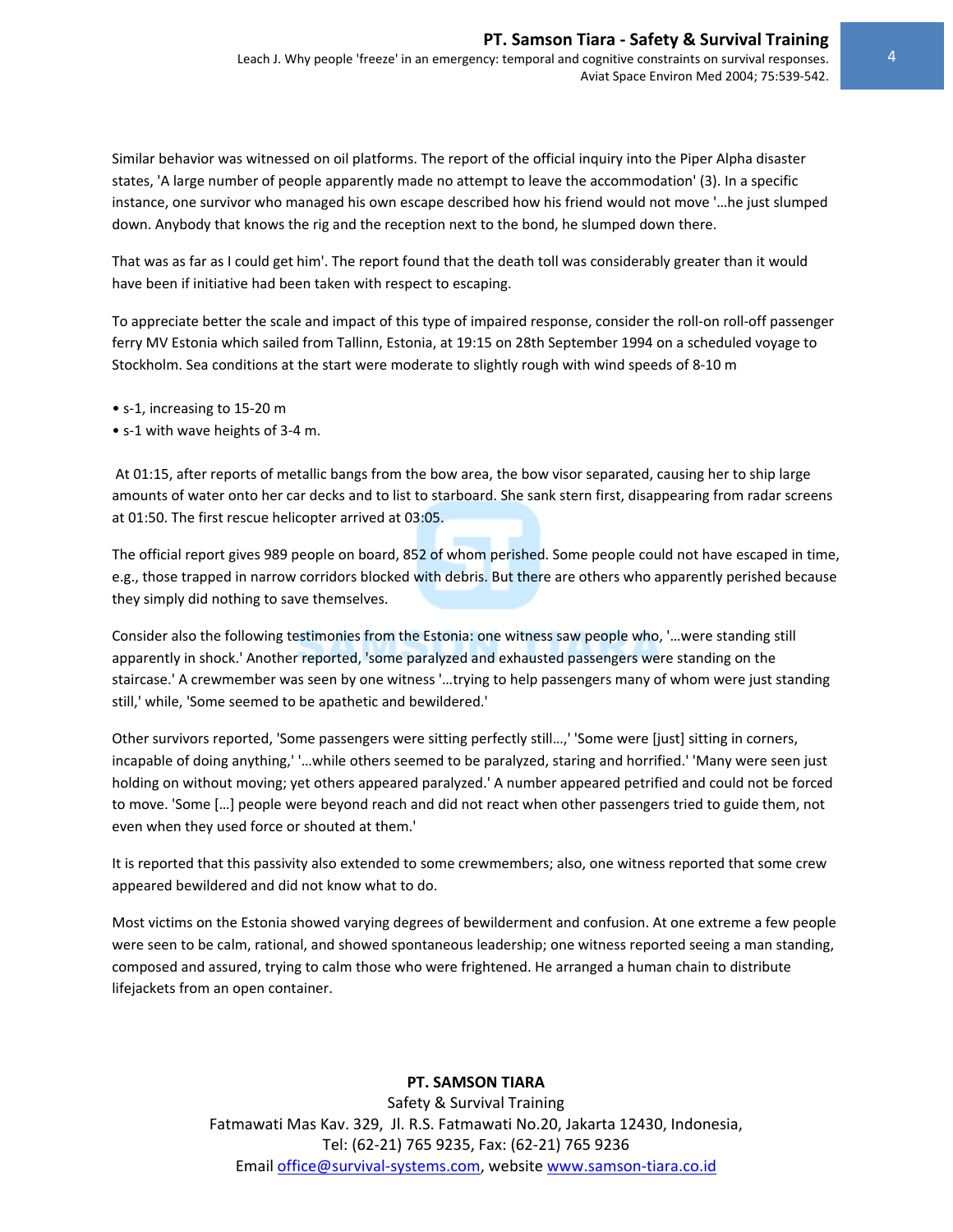Aviat Space Environ Med 2004; 75:539‐542.

He saw to it that everyone got a lifejacket and also instructed and helped passengers to put them on (6); at the other extreme a few people were observed screaming and showing signs of panic; some passengers were seen fighting for lifejackets, 'some trying to tear the lifejackets from others even though there were plenty of jackets lying on deck' (6); and even a casual surrender to death: 'A young guy, about 22, he was dying‐I thought this is ridiculous, we're so close to surviving, we could see helicopters.'

#### **DISCUSSION**

This freezing response has been ascribed to various causes: shock, paralysis, horror, etc. These, however, are descriptions rather than processes and the question still remains concerning the nature of the mental process of 'freezing' in the face of danger. If this impairment can be modeled, then predictions about behavior can be made and countermeasures devised to assist in the saving of lives. This paper presents the first steps in the development of such a model.

The reports and survivor interviews all described behaviors consistent with previously reported natural histories of disasters (7) at both the group and the individual levels. Responses to unfolding disaster can be divided broadly into three groups.

In the first group, between 10‐15% of people will remain relatively calm. They will be able to collect their thoughts quickly, their awareness of the situation will be intact, and their judgment and reasoning abilities will remain relatively unimpaired. They will be able to assess the situation, make a plan, and act on it.

The second group, comprising approximately 75% of the population, will be stunned and bewildered, showing impaired reasoning and sluggish thinking. They will behave in a reflexive, almost automatic manner.

The third group, comprising 10‐15% of the population, will tend to show a high degree of counterproductive behavior adding to their danger, such as uncontrolled weeping, confusion, screaming, and paralyzing anxiety (4,5,7,10).

Human responses to unfolding emergencies and the tendency to freeze can be understood in terms of neurocognitive function and the time required to process the several steps between perception and appropriate action.

The brain is a multi-channel, limited-capacity signal processor which has built-in temporal constraints that affect its ability to operate in a real-time emergency.

Operational information is processed in working memory, which has two important limitations:

*1) it can hold only so much information at any given time; and* 

2) it can process information at a given maximum rate and no faster. The consequence is that higher order human *cognition under optimal conditions requires a minimum of 8‐10 s for completion (2,9).* 

# **PT. SAMSON TIARA**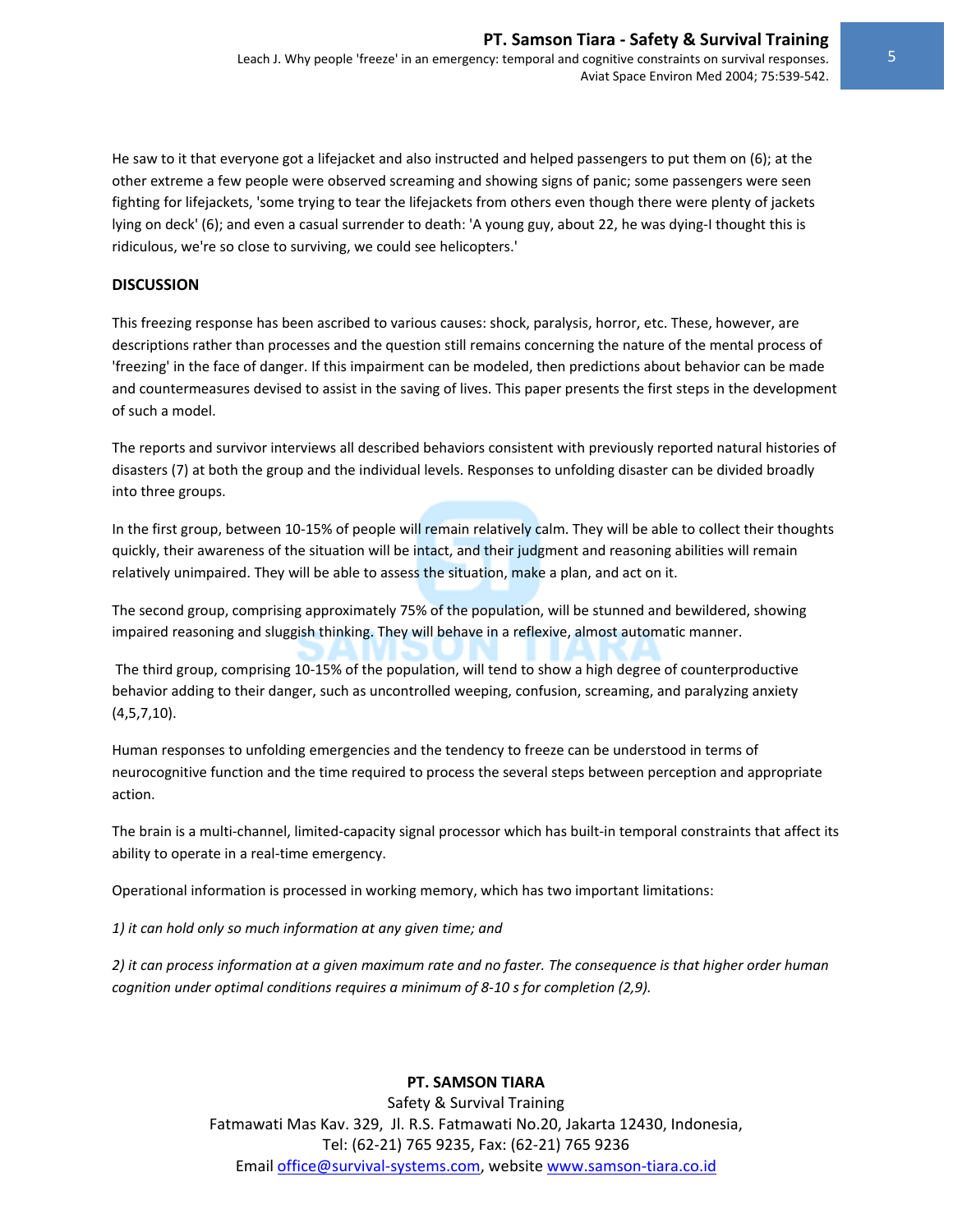The more complex the cognitive task, the more expansive the neural circuitry needed, and the more likely that processing time will exceed the minimum. Non-optimal circumstances, such as danger, may further slow information processing. This helps to explain the slowing or absence of response during the critical impact phase of a disaster.

There is a sequence in cognition: perception comprehension decision implementation movement. Each element in this order requires its own time to completion. During a disaster, events tend to be both unpredictable and rapid, leaving little or no time for deliberation. Clearly, the faster a person can respond to the unfolding events, the greater are the chances of survival.

The brain is structured in such a way that response time can be improved through practice, training, and experience in advance of any disaster. Such preparation involves converting complex cognitive operations (which take 8‐10 s) into simple cognitive operations (which take 1‐2 s).

This process underlies all learned behavior from playing a musical instrument to escaping from a submerged and inverted helicopter. If the response has been learned, the brain no longer requires deliberation or higher‐order cognition to compose the correct schema, but has only to select between a set of pre-learned responses.

The brain can make this sort of decision successfully within 1‐2 s. This conversion of a series of complex operations into one simple operation overcomes the limitation on storage capacity within working memory. One drawback is that this schema of learned response can only be recalled and implemented in the manner in which it was learned.

To restructure the activities would involve decomposing simple cognitive operations into their complex components with consequent reversion to loading on working memory capacity.

In a developing disaster, events move fast and success will often go to those who can respond quickly and appropriately. One Estonia passenger who was interviewed reported that during impact, 'I didn't think. Shock is so disorienting it doesn't allow us to think clearly. People just sitting in complete shock and me not understanding why they're not doing something to help themselves.

They just sat there and being swamped by the water when it came in.' Indeed, emergency evacuation is not just about speed. If victims do not respond, then an evacuation system that requires action will not save them. 'One witness saw around 10 persons lying on the deck near the bulkhead. They seemed apathetic and he threw lifejackets to them. He did not see them react or put on the lifejackets' (6).

# **PT. SAMSON TIARA**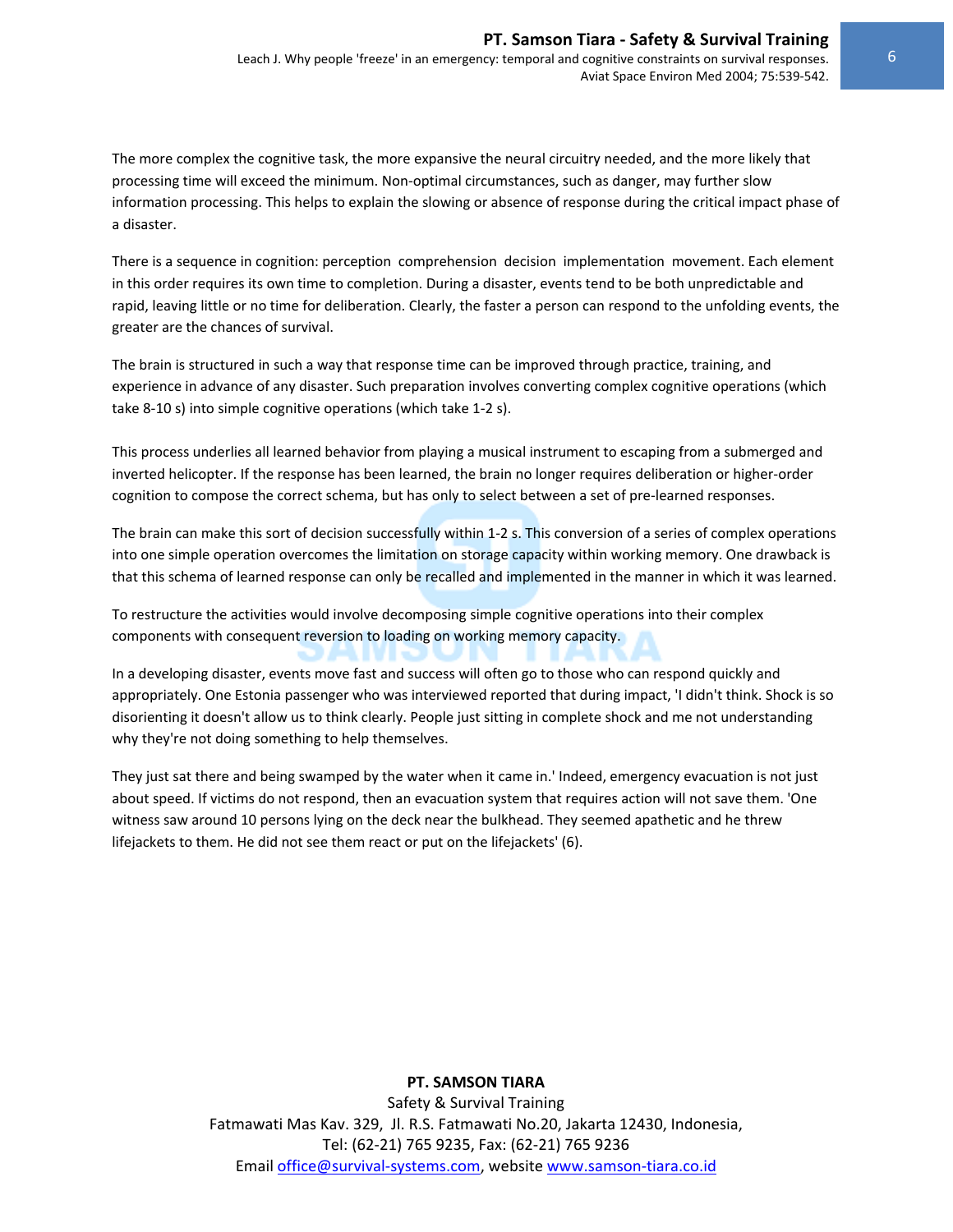The functional implications for a disaster victim are as follows:

- 1. If an appropriate response to such an event has been prepared and embedded in the cognitive database of behavioral schemata, then the speed of response can be as fast as 100 ms. This is an immediate action.
- 2. If more than one possible response is available, then choosing the correct behavioral sequence requires simple decision making, which can take 1‐2 s.
- 3. If no appropriate response exists in the person's database, then a temporary behavioral schema has to be created. This will take at least 8‐10 s under optimal circumstances and much longer under threat. The result is that no behavioral schema will be triggered from the schemata database and no temporary schema can be created within the time available. This produces a cognitively induced paralysis or 'freezing' behavior. Tellingly, the Estonia report describes passengers who '…could find no options for rational action,' nor, it is suggested here, could they create one.

The clear implication is the importance of training in survival procedures. At the intuitive level this seems obvious: it has long been known that appropriate training works, which is why the military and civilian aircraft and maritime industries insist on survival training and re-training for their personnel.

What is only now becoming apparent is the manner in which training works; namely, by providing the temporal and working memory capacity necessary to create a temporary schema of actions, to assemble those actions into the correct sequence, and then to combine those actions into a composed whole, thus reducing cognitive storage and processing demands.

Once this process has been completed, an environmental danger signal can trigger the appropriate composed response to aid survival while avoiding an overloaded working memory system.

Clearly, lives could be saved if these principles could be applied to passengers or others who are involved in a disaster. However, while formal survival training may be affordable and productive for the military and certain civilian industries, such as the offshore oil industry, trying to apply the same concept or approach to the general public may be counterproductive.

Forcing airline passengers to undergo formal survival training may increase resistance and denial among the passengers, increase costs for the companies, and drive away trade from commercial organizations.

It would, however, be worth exploiting indirect training and marketing of survival concepts. A first step might be to require airline passengers sitting next to escape hatches to demonstrate their understanding of escape procedures such as opening escape hatches.

# **PT. SAMSON TIARA**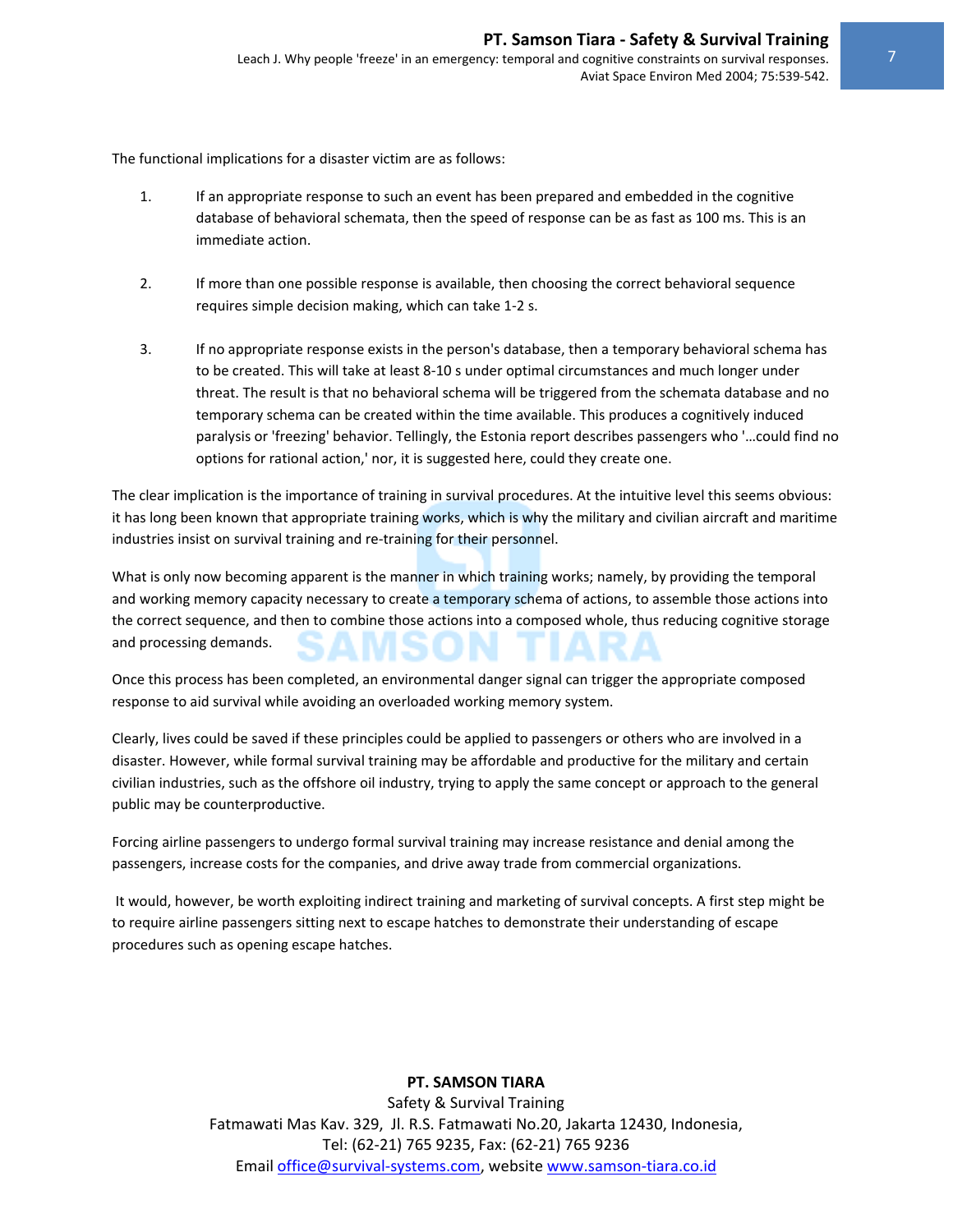A cognitive failure in this area was observed during the evacuation of the aircraft at Manchester airport when urgent action was required by the passengers to open the right over‐wing escape hatch.

The incident report states that it took 45 s to open this hatch, a delay '…contributed to by the adjacent passenger's lack of knowledge of the hatch opening procedure' (1). No schema of behavior relating to hatch opening existed in this passenger's database, so she had to create one, and this took time.

Given that most types of observed behavior do not support survival, proactive rather than passive rescue devices should be developed that can actively seek out and assist victims. This is not beyond the realm of modern technology, materials, robotics, computing science, and artificial intelligence.

The restricted capacity of working memory and the consequent impairment in cognitive function under threat indicates a need to redesign lifesaving equipment to enable a better goodness-of-fit within the system. 'Many passengers reported difficulties with the lifejackets,' '…a common opinion was that most witnesses did not understand how to use the lifejackets or how to put them on, they did not seem to fit' (6).

The issue of equipment usability was raised by the authors of the Estonia report, who stated the Commission's opinion that '…the design of lifejackets should be simplified so that their proper use appears self‐evident even for untrained people.' A starting point for such development should be an analysis of the system limitations within which lifesaving equipment has to operate: environment, task, and cognition. I would argue that, as well as the physical environment, the 'threat environment' also needs to be addressed.

How children behave in a survival situation is a subject that has received little attention. There were 15 children under 15 yr of age on the Estonia when it sank and the report states that, 'Many screams and calls for help, including children's voices, were heard all around the rafts.' One child, a 12‐yr old boy, survived. The only children to survive the Manchester aircraft fire were those who were actively rescued by adults.

In the design of survival and rescue equipment, the child tends to be either forgotten or considered a miniature version of the adult. From a survival perspective, children should be acknowledged as functionally different from adults due to their neurological and cognitive development. It is clear from many accident reports that most people did not know how to fit or operate a lifejacket.

This lack of knowledge appears to be even more pronounced in children. This situation could be remedied by instructing children in the use of lifejackets and other survival devices while at school. After all, children do undergo other safety lessons as part of their normal schooling (e.g., road safety drills).

Furthermore, children seem to adopt a safety culture more readily than adults. For example, the wearing of bicycle helmets by children is now almost universal and occurred long before legislation was introduced, whereas adults (in the UK at least) had to be compelled through legislation to wear motorcycle crash helmets and car seatbelts.

# **PT. SAMSON TIARA**